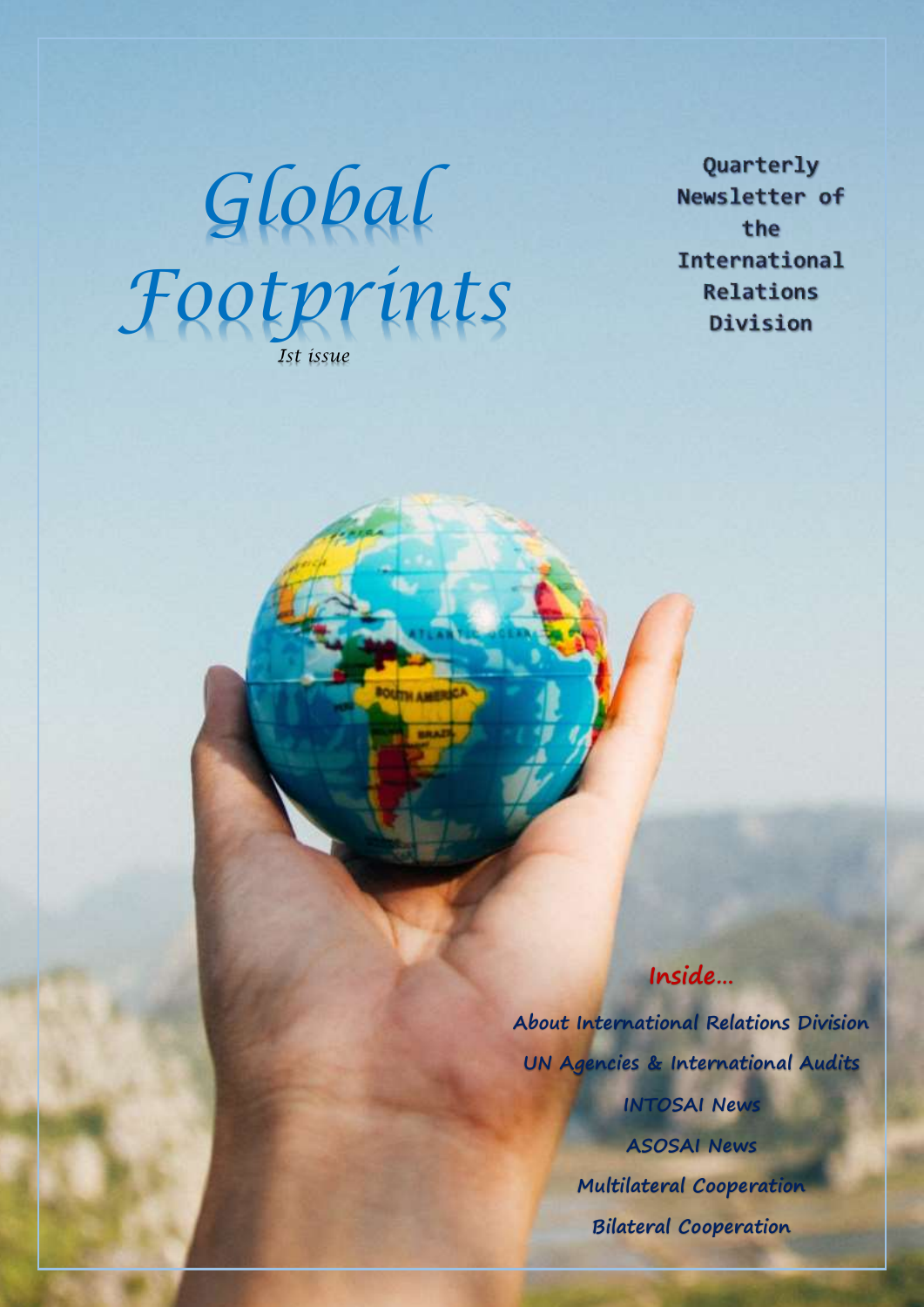# Message from the Deputy Comptroller and Auditor General

## Dear All,

Warm Greetings!!!

The ongoing global pandemic has seriously impacted human interaction by restricting our movement; but as Stephen Hawking has aptly put "Intelligence is the ability to adapt to change". The change is here and we are adapting to it with remarkable resilience. We are finding different ways to communicate to keep the strong sense of community in us, alive and thriving.

Communication leads to community. We are strengthening ties by contributing meaningfully to the global audit and accountability fraternity by constant engagement for knowledge sharing and capacity building purposes. SAI India has established itself as a global leader at international audits and various INTOSAI and ASOSAI engagements. However, so far, the activities in the international arena and consequent knowledge gained by us has largely stayed within the precincts of International Relations Division, utilized only for preparation of bids for international organizations and other bilateral and multilateral international interactions.

It is in this context that we felt it appropriate to launch Global Footprints, the newsletter from the International Relations Division at the Office of the Comptroller and Auditor General of India. The purpose of this newsletter is to share the latest developments and emerging trends internationally and SAI India's role in the sphere of global public audit.

This sharing has to be at an organizational as well as individual level. Each one's individual experience will exponentially expand our collective knowledge repository. In this issue, we have provided the feedback link of the exposure draft of the guidance document on public procurement audit (GUID 5280), which has been developed under the supervision of SAI India as the Secretariat of INTOSAI Knowledge Sharing Committee and will be very happy to receive your comments on it.

Any international assignment, for the first time appears to be a daunting responsibility. Sharing of insights through this platform will enable younger officers to gain exposure to international developments in public audit, and equip them to undertake such assignments.

I hope 'Global Footprints' provides a window to a larger stage of professional excellence.

The IR Division welcomes your valuable suggestions to make this newsletter more informative and user friendly. Please email your feedback to us at [ir@cag.gov.in](mailto:ir@cag.gov.in).

> Ms. Parveen Mehta Deputy Comptroller and Auditor General (IR,HR & Coord.)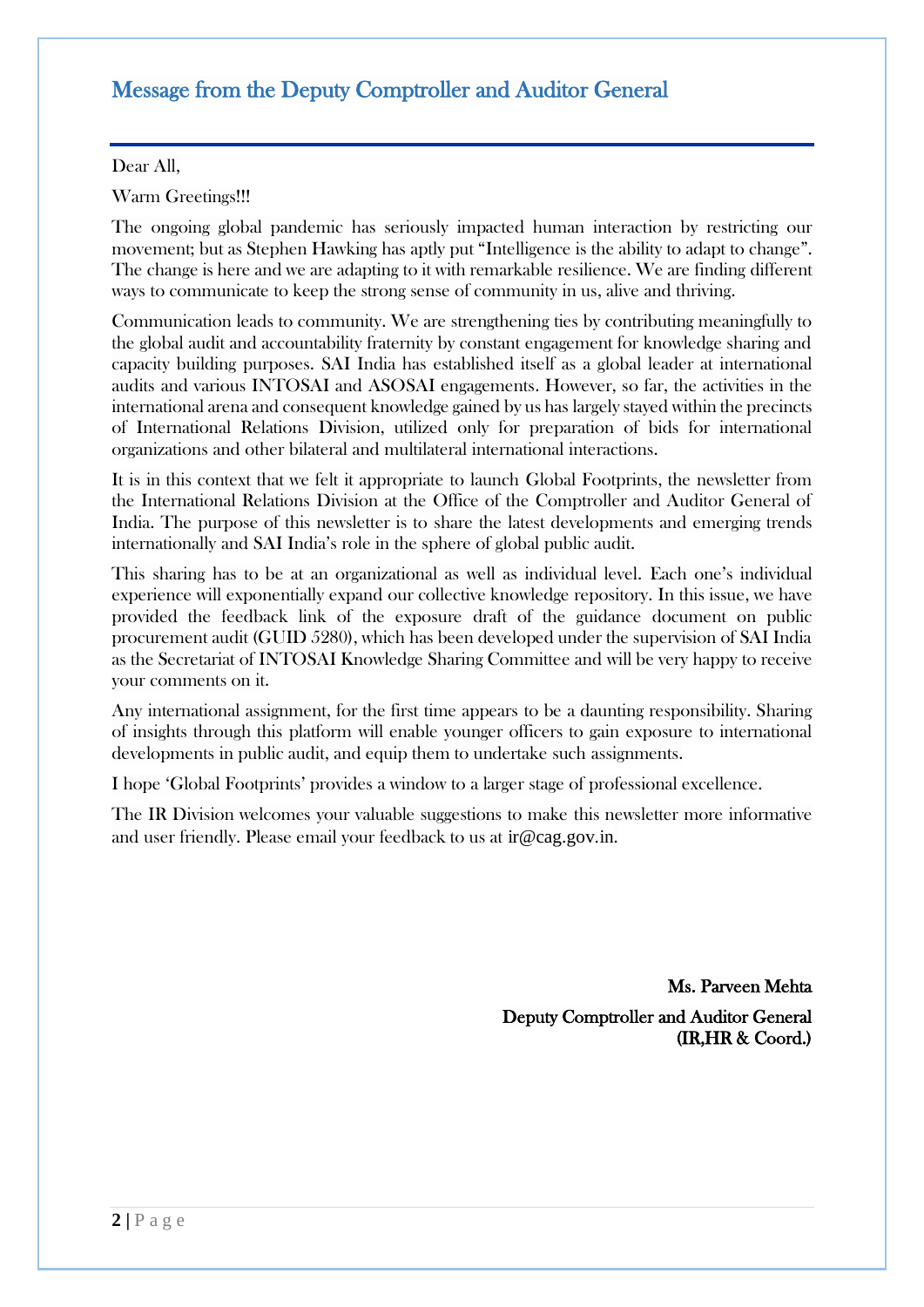The International Relations Division at Headquarters handles work related to the following five areas:

- 1. International Organization of Supreme Audit Institutions (INTOSAI), founded in 1953, is an autonomous, independent and non-political organisation. It is a nongovernmental organisation with special consultative status with the Economic and Social Council (ECOSOC) of the United Nations. At present INTOSAI has 196 Full Members, five Associated Members and two Affiliate Members.
- 2. The Asian Organization of Supreme Audit Institutions (ASOSAI), established in 1979, is one of the Regional Groups of [INTOSAI.](http://www.intosai.org/) The Membership of the ASOSAI consists of Charter Members, Members and Associate Members, totaling to 47 SAIs.
- 3. Multilateral Organizations viz.
	- BRICS, a platform of collaboration among the Supreme Audit Institutions of BRICS (Brazil, Russian Federation, India, China and South Africa).
	- Shanghai Cooperation Organization (SCO), that works towards combating terrorism by eliminating infrastructure and ending the support structure financing terrorism. SAI India is a member of SCO.
- Commonwealth Auditors General Conference (CAGC)- A triennial conference of the Auditors General of the Commonwealth countries, held since 1951, to discuss matters of mutual professional interest and concern and to share and exchange work experiences.
- The Global Audit Leadership Forum (GALF), founded in 2000, meets annually to informally discuss current and emerging issues of concern to their Governments and SAIs.
- 4. Audits of International Organizations-The CAG of India has a long cumulative experience as the external auditor of the United Nations, its Agencies and other international organizations. CAG is currently the external auditor of World Health Organization (WHO) (2020- 2023), Food and Agriculture Organization (FAO) (2020- 2025), Inter-Parliamentary Union (IPU) (2020- 2022) and Organization for Prohibition of Chemical Weapons (OPCW) (2021- 2023).
- 5. Bilateral relations with other SAIs- by means of 16 MoUs with different SAIs for mutual cooperation in the field of audit.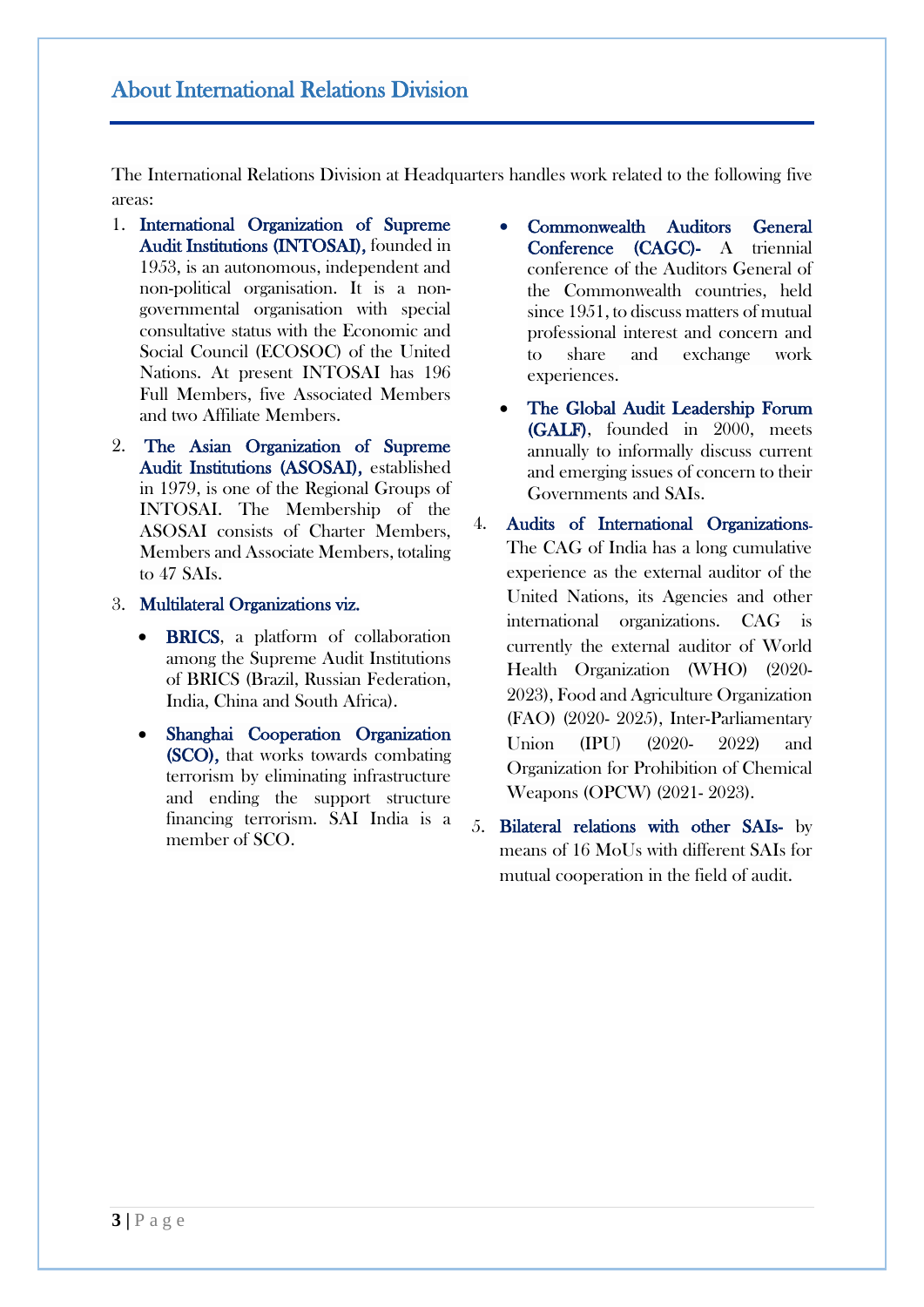# UN Agencies & International Audits

## Session of the UN Panel of External Auditors



In December 2021, regular session of the UN Panel of External Auditors (6 & 7 December) and Technical Group meeting (1 to 3 December) were held at the UN Headquarters, New York, USA. CAG chaired the UN Panel session. Important issues discussed in this session were:

#### Impact of COVID on the internal controls of UN organizations

Panel Members emphasized that despite the pandemic, it is essential to strengthen the controls in place; establishing appropriate and comprehensive levels of assurance and monitoring to ensure that the use of resources can be appropriately controlled and scrutinized.

## Financial issues

- a. Impact of COVID on assumptions used for preparation of Financial Statements:
- b. Transition from IPSAS 29 (Financial Instruments: Recognition and Measurement ) to IPSAS 41 (Financial Instruments)
- c. Implementation of IPSAS 23 (Revenue from Non-Exchange Transactions)
- d. Refinement of accounting policy implementation of budget consolidation in relation of IPSAS 24 (Presentation of Budget Information in Financial Statements) and IPSAS 35 (Consolidated Financial Statements)

The Panel emphasized working collectively with UN Finance & Budget Network (FBN) and UN Task Force on Accounting Standards to understand how the system is approaching the adoption and consistent application of the new and existing standards.

 Outsourcing of services**-**hiring of nonstaff by third parties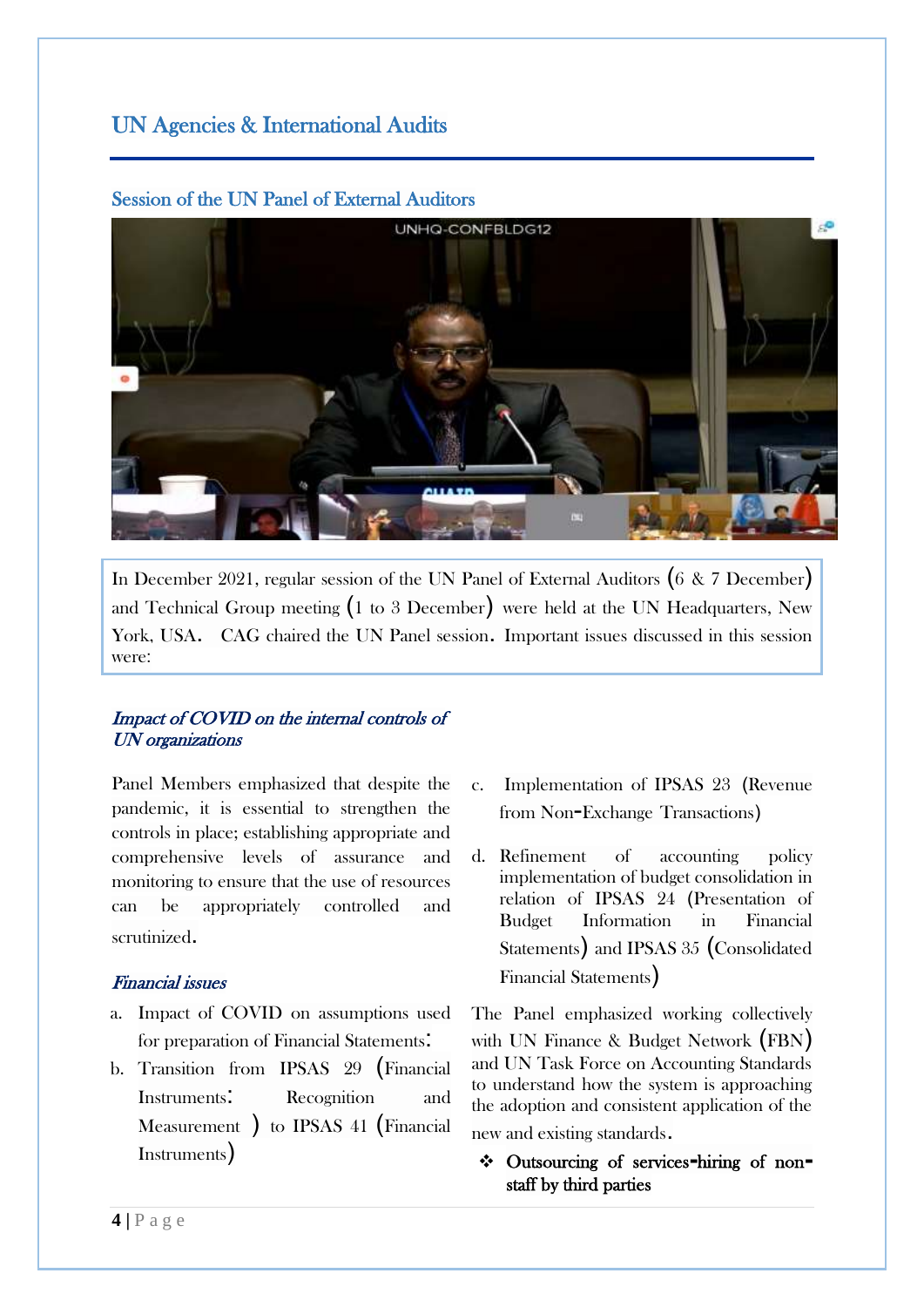## $\div$  Supply chain management

## $\div$  Implementation of common back offices; UN reforms

## Meeting with the UN Secretary General

CAG and Panel members met the UN Secretary General (SG), Mr. António Guterres on 7th December, 2021 and briefed him about the output of the Panel's Session.

CAG in his capacity as Chair of the UN Panel of External Auditors brought to the attention of UN Secretary General the output of the Panel's session and the matters of concern

## $\div$  Environmental & social governance in the context of the United Nations

arising out of audit of UN organizations and its specialized agencies. Letter written by CAG, in this regard, to the Secretary General has been published in the UN Panel's website:

https//:www.un.org/en/[auditors](https://www.un.org/en/auditors/panel/docs/Letter%20from%20Chairman%20of%20the%20Panel%20of%20External%20Auditors%20to%20the%20Secretary-General%202021.pdf)/panel/docs /Letter%20from%[20Chairman](https://www.un.org/en/auditors/panel/docs/Letter%20from%20Chairman%20of%20the%20Panel%20of%20External%20Auditors%20to%20the%20Secretary-General%202021.pdf)%20of%2 0the%20Panel%20of%[20External](https://www.un.org/en/auditors/panel/docs/Letter%20from%20Chairman%20of%20the%20Panel%20of%20External%20Auditors%20to%20the%20Secretary-General%202021.pdf)%20Au ditors%20to%20the%[20Secretary](https://www.un.org/en/auditors/panel/docs/Letter%20from%20Chairman%20of%20the%20Panel%20of%20External%20Auditors%20to%20the%20Secretary-General%202021.pdf)-[General](https://www.un.org/en/auditors/panel/docs/Letter%20from%20Chairman%20of%20the%20Panel%20of%20External%20Auditors%20to%20the%20Secretary-General%202021.pdf)%202021.pdf

## Review of Management Letters & Draft Audit Reports of UN Organizations

Reviewed 17 Management Letters/Draft Audit Reports in respect of following UN Organizations under the audit portfolio of CAG:

| Organization                             | Management Letters/ Draft Audit<br><b>Reports</b> |  |  |
|------------------------------------------|---------------------------------------------------|--|--|
| Food and Agriculture Organisation        | 10                                                |  |  |
| World Health Organisation                |                                                   |  |  |
| <b>International Parliamentary Union</b> |                                                   |  |  |

## Audit of OPCW

- CAG has been appointed External Auditor of OPCW in April 2021 for the term 2021 to 2023.
- \* Familiarisation programme and virtual meetings were held with OPCW management as a part of taking over process of a new UN organization. Risk assessment study of OPCW was conducted in November 2021 in order to develop Strategic Audit Plan for the audit term 2021 to 2023.
- Timelines for the audit of OPCW for the financial year ended 2021 have been firmed up. Audit of OPCW is scheduled from to be held from May 30 to 24 June, 2022.

#### Resumption of onsite UN Audit

 After ease of COVID 19 related travel restrictions, consultations were held with the Ministry of External Affairs, Permanent Mission of India at Geneva and Embassy of India at Rome. It was decided to depute teams for onsite audits from February 2022 onwards. Accordingly, four teams were deputed for onsite audit of WHO and its hosted entities in Lyon-France and Geneva-Switzerland in February/March 2022.

## Approval of Audit Reports by CAG

In March 2022, Audit Reports for the year ended 31 December 2021 of the following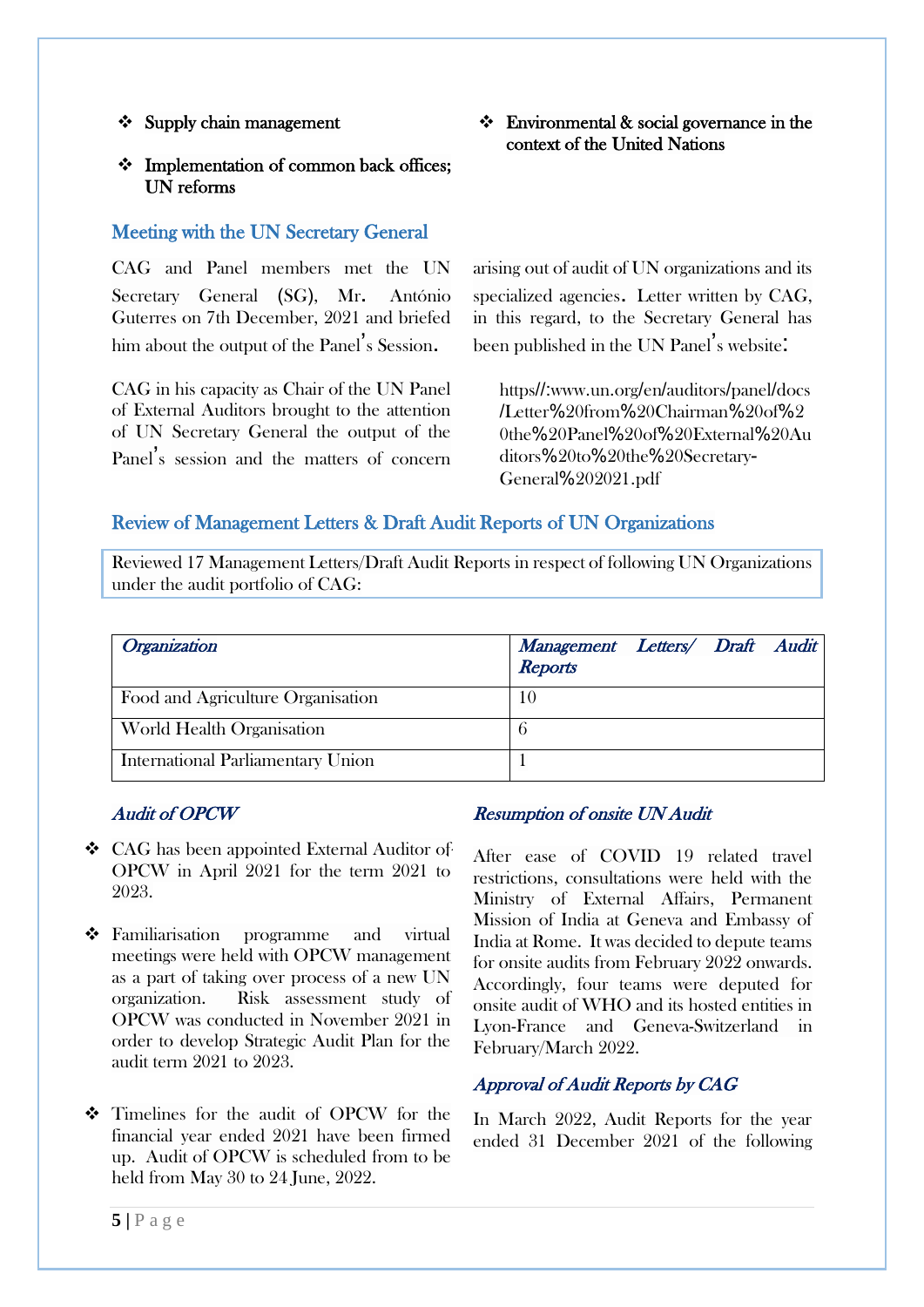international/ UN Organizations, have been approved by the CAG:

- i. Audit of Inter-Parliamentary Union (IPU), Geneva, Switzerland
- ii. United Nations International Computing Centre (UNICC), Geneva, Switzerland
- iii. International Agency for Research on Cancer, Lyon, France

**Auditing the WHO-HQrs, Geneva from Geneva was a truly memorable experience for our team. Ours was probably the first C&AG's UN Audit team conducting onsite/physical audit (in March 2022) after the pandemic had locked up the whole world for almost two years since March 2020 – and one could not hope for a better place than Geneva, Switzerland to spend three weeks without worrying about Covid. Being only the second financial audit engagement since we became the External Auditors for WHO from the accounts of 2020, it meant that there was much new ground for us to cover in Audit – and the assignment had the right mix of familiarity and novelty which made it a challenging assignment.**

**Audit of WHO is thus both an onerous responsibility and a great opportunity for the C&AG to make a valuable contribution towards a more transparent and efficient WHO – capable of delivering value for money in all its activities**.



 **K.S. Gopinath Narayan Pr. AG (Audit), Assam (On-site Audit of WHO HQrs**,)

## Key Audit Findings

## Inter-Parliamentary Union (IPU)

- A. Presentation of Account Receivables in the Financial Statements
- Audit Finding: Account Receivables are classified as current assets regardless of the length of time for which these were due. As a result, Current Assets have been overvalued since the Accounts Receivable which were due for more than a year have been classified as current assets instead of non-current.

Recommendation: The IPU may consider reclassifying the Account Receivables as per the requirement of IPSAS 1. Account Receivables which are due for more than a year may be reclassified as Non-current assets.

B. Negative Interest Income

 Audit Finding: As on 31 December 2021, the IPU had a balance of CHF 14.92 million as 'Cash in current accounts'. During the year 2021, the IPU had a negative interest income

of CHF 37,146/-. The IPU informed that the negative interest earned on current account was in accordance with the negative interest policy set by the Swiss National Bank. It was explained that funds kept beyond a threshold limit invites carrying

cost by the banks.

Recommendation: The IPU, while maintaining its liquidity, may explore opportunities to invest the excess funds held

in current account. In line with the investment objectives of the Working Capital Fund, the IPU may strive to earn annual average net rate of return, which exceeds the average annual change in the consumer price index  $(CPI)$  by 3 %, on such investments made.

# United Nations International Computing Centre (UNICC), Geneva, Switzerland

In the year 2021, there was delay in project delivery in 64 per cent of the sampled projects. The delays were due to several reasons such as inaccurate assessment during proposal stage, change in team composition during project implementation, inadequate resources and lack of strategic planning.

## International Agency for Research on Cancer, Lyon, France

IARC is executing a Scientific IT (SIT) project to provide the necessary infrastructure to store all IARC's scientific data centrally and safely, consistent with current best practices and regulations, and consolidating data centrally to allow efficient and easy access as well as fostering Open Science through data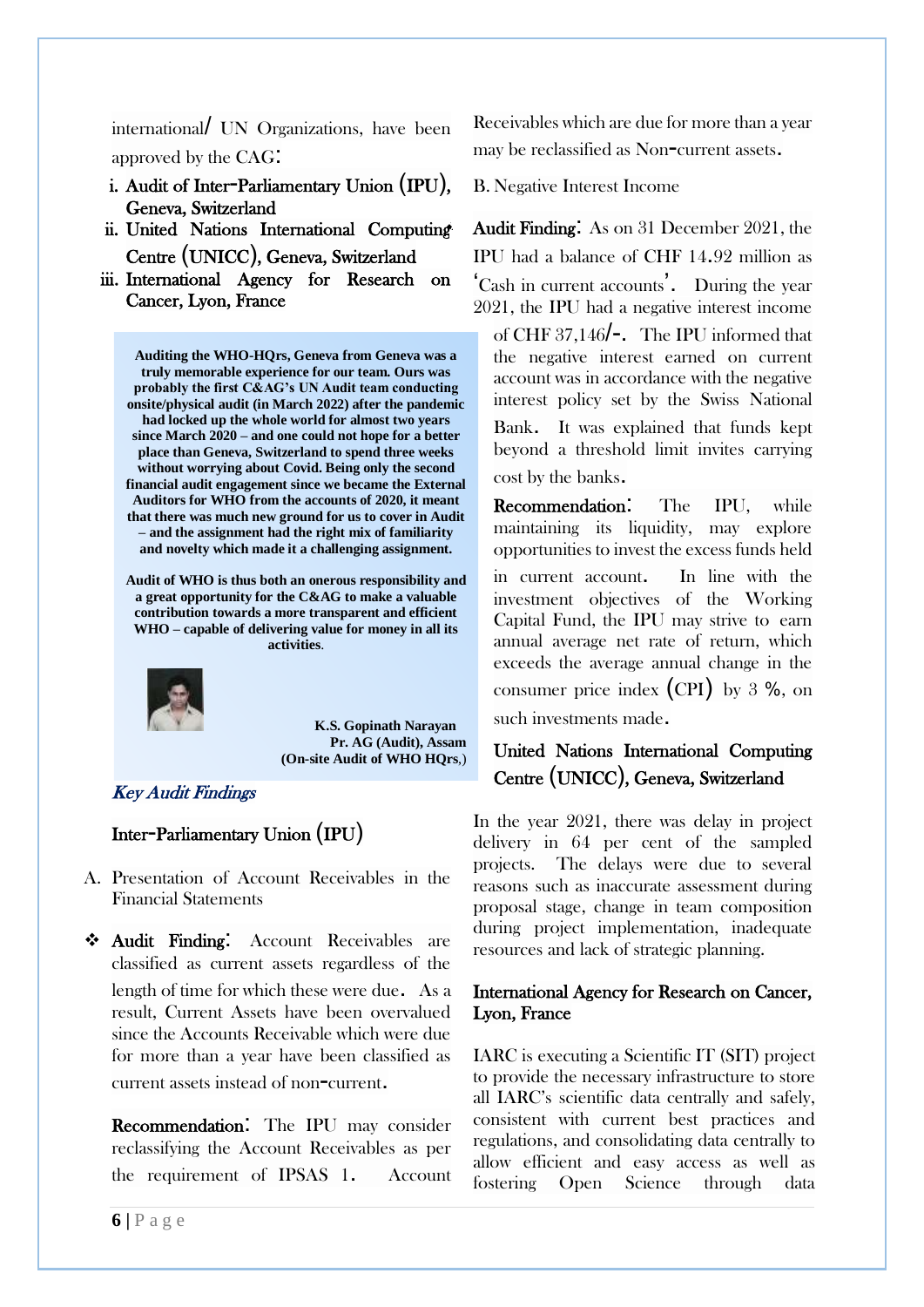sharing. However, the project is being executed without any 'User Requirement Specifications' (URS) which is the foundation

of any IT project. In the absence of a documented User Requirement, the project runs a risk of scope creep.

# INTOSAI News

# SAI India joined the Global SAI Accountability Initiative (GSAI) of the INTOSAI Donor Cooperation

The Global SAI Accountability Initiative (GSAI) was launched as part of the peer-topeer support program of INTOSAI Donor Cooperation IDC in 2021. The GSAI is coordinated by the GSAI Committee comprising donors (EC, USAID, NORAD, World Bank), and INTOSAI Bodies (IDI, CBC). INTOSAI Regions CAROSAI, CREFIAF, AFROSAI-E, OLACEFS, and ARABOSAI are also part of the committee as observers. SAI India joined the GSAI committee in January 2022.

The GSAI made a short-list of 18 candidate SAIs to be considered for support. IR Division completed the scoping exercise of SAI Dominica in February 2022. As a result of the recommendation by SAI India, the SAI of Dominica is now included among the three countries selected for aid under the GSAI scheme. Further details of such aid are under formulation.

#### Development of INTOSAI Guidance

INTOSAI Guidance on Auditing Public Procurement now exposed for review and remarks of INTOSAI Community



SAI India, as the Secretariat of INTOSAI Knowledge Sharing Committee, is coordinating development of the guidance document on public procurement audit (GUID 5280).

The Exposure Draft of GUID 5280 and the Explanatory Memorandum on the GUID have now been exposed in issai.org for a period of 90 days upto 13 June 2022 for collating feedback on the drafts from INTOSAI community.

The documents can be accessed in issai.org as per the following link:

https://www.issai.org/projects/publicprocurement-audit/

#### INTOSAI Guidance on Information Systems Security Audit

A project for development of GUID 5101 on Information Systems Security Audit was taken up under the leadership of SAI India, as per INTOSAI Strategic Development Plan (SDP). SAI India, as the Secretariat of INTOSAI Knowledge Sharing Committee, is coordinating development of the guidance document.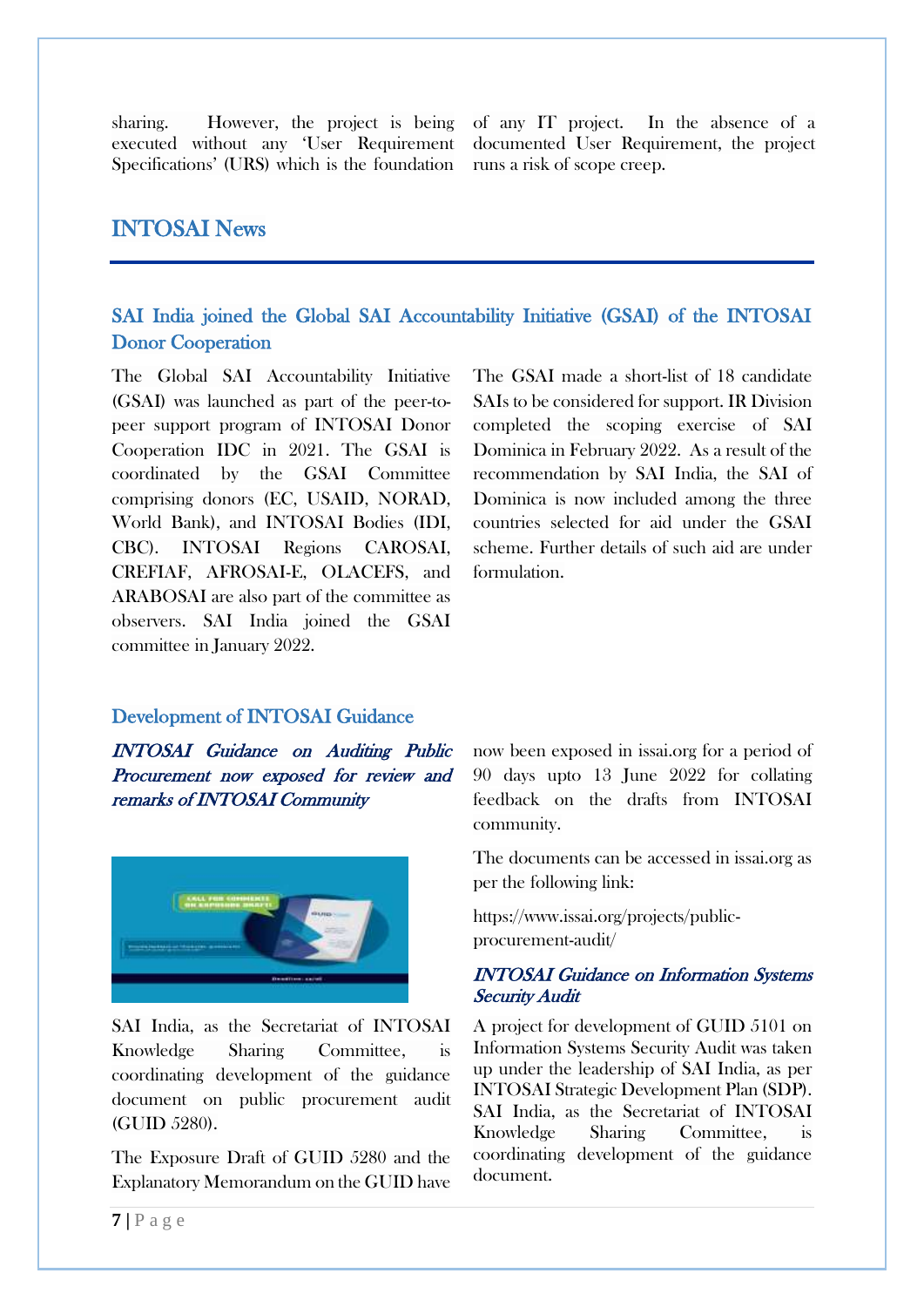Mr. K.R. Sriram, Deputy Comptroller and Auditor General and Chief Technology Officer, as the project lead, has prepared the Endorsement Version of GUID 5101 with assistance from Mr. Vikash Kumar, Director and the Secretariat of INTOSAI Working Group on IT Audit (WGITA) (IR Division). The Endorsement Version has been submitted to the Forum for INTOSAI Professional Pronouncement (FIPP) for its appraisal and approval. Upon approval by FIPP the Endorsement Version will be submitted to the INTOSAI Governing Board for final approval as an INTOSAI professional pronouncement.

## INTOSAI Guidance on auditing public private partnership

A project for development of INTOSAI Guidance (GUID 5340) on auditing public private partnerships has been taken up by a project team, led by SAI Ecuador, as per INTOSAI Strategic Development Plan (SDP). Mr. Sanjay Kumar, Principal Director, is a member of the project team. SAI India, as the Secretariat of INTOSAI Knowledge Sharing Committee, is coordinating development of the guidance document.

GUID 5340 aims to build a common understanding of the nature of the performance and compliance audit of publicprivate partnerships, in consideration of the principles and methodologies that are set out in the INTOSAI Standards.

The Exposure Draft of GUID 5340 is being prepared by the project team, led by SAI Ecuador, in close cooperation from Mr. Sanjay Kumar and the KSC Secretariat (IR Division) and will be submitted to FIPP for its approval in its forthcoming meetings.

# Proposed INTOSAI Working Group on Healthcare Audit

The Accounts Chamber of Russian Federation (SAI Russia) held an online kick-off meeting on 20th December, 2021, whose objective was to discuss on the concept note and identify priority topics for the proposed INTOSAI Working Group on Healthcare Audit. SAI India participated in the kick-off meeting. SAI Russia has sought our preference/interest with

respect to the priority topics/tracks. SAI India has suggested the following priority areas:

- Preparedness for public health emergency,
- Healthcare data and digitalization and
- Health insurance.

## AFROSAI E- SAI India on the Review Panel of Best Performance Audit Report Prize

The AFROSAI E is the African Organization of English-Speaking Supreme Audit Institutions with 26 members. The organization works to enable members to optimise their audit performance to comply with the INTOSAI Standards and to strengthen their institutional capacity to effectively implement their mandate. As part of their capacity building programme and to promote the development of performance audit in the region, AFROSAI-E launched an annual prize for the Best Performance Audit Report in 2007.

The winner is selected by an independent panel consisting of SAIs of Netherlands, UK, Norway and Canada and is chaired by the National Audit Office of Sweden. Taking special note of the contributions that SAI India has made to the INTOSAI community through our international training programmes, our active participation in the INTOSAI working groups, and subcommittees and contributions to SAIs in the region, the AFROSAI E Secretariat requested for the nomination of an expert from SAI India on the review panel for the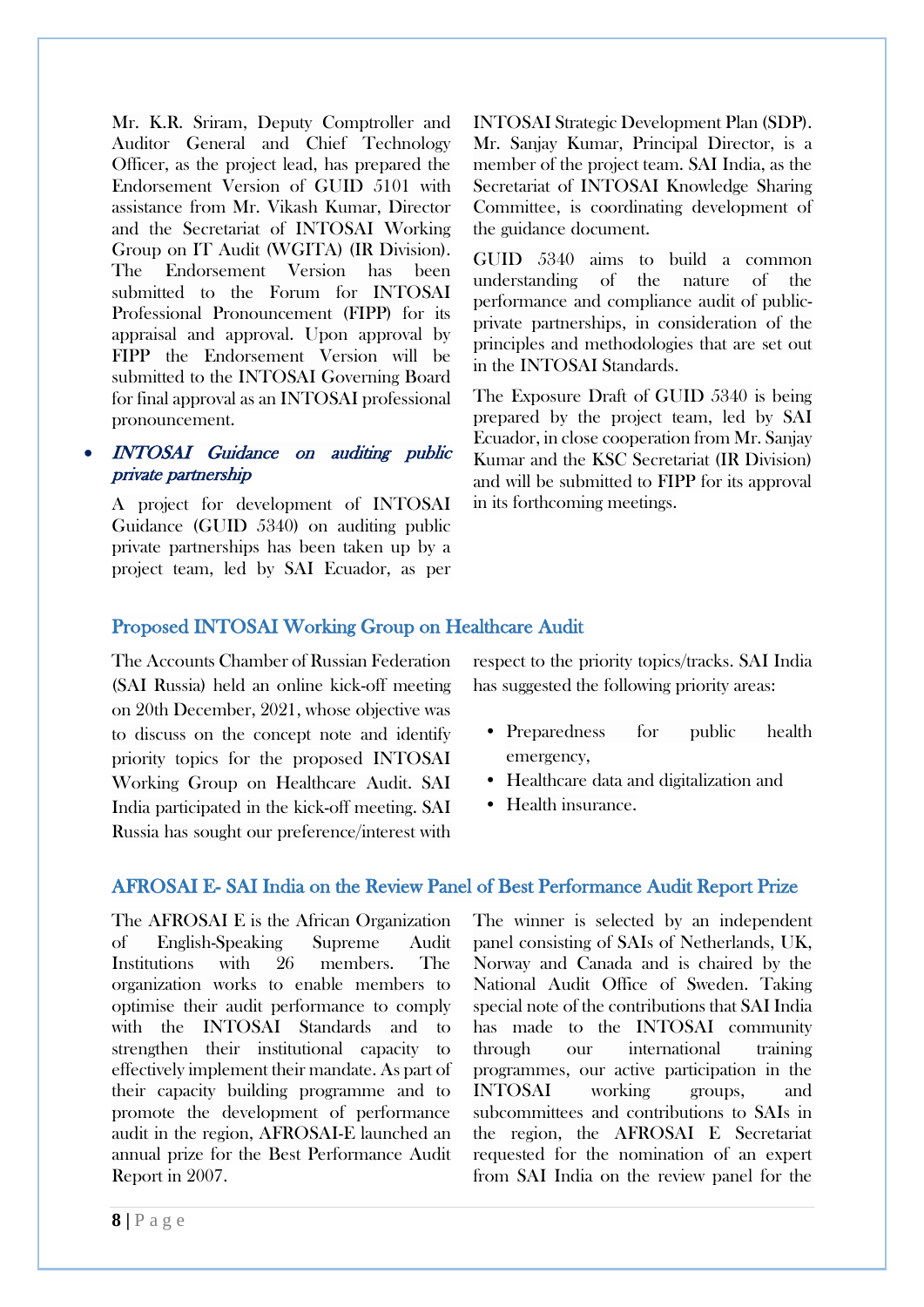Prize. The Comptroller & Auditor General of India has nominated Ms. Geeta Menon, Director General to represent SAI India in the

panel. SAI India is the only member of the Panel outside of the European Region.

# SAI India's participation in the events organized by the Conference of the States Parties to the United Nations Convention against Corruption (CoSP)

The Conference of the States Parties to the United Nations Convention against Corruption (CoSP), in recognition of the important role of Supreme Audit Institutions (SAIs) and anti-corruption bodies in the fight against corruption, adopted resolution 8/13 entitled "Enhancing collaboration between the Supreme Audit Institutions and anticorruption bodies to more effectively prevent and fight corruption", referred to as the Abu Dhabi Declaration. Ms. Parveen Mehta, DAI and Ms. Ritika Bhatia, Director General represented SAI India in a one day conference on the theme "The future of anti-corruption: innovating integrity through technology and partnerships" held in Dubai on  $9<sup>th</sup>$  December 2021 (International day of anti-corruption). The event was jointly organized by SAI UAE, President of the Conference of the States Parties to the United Nations Convention against Corruption (CoSP UNCAC).

SAI India also participated in the event "The Role of the Supreme Audit Institutions in Preventing and Countering Corruption: The Way Forward" held prior to the CoSP on 12 December 2021 organized by the United Nations Office on Drugs and Crime (UNODC). The meeting aimed at preparing a "Practical Guide to enhance the collaboration between Supreme Audit Institutions and anticorruption bodies to effectively prevent and fight corruption". Subsequently, a second Meeting of Experts was organized from  $28<sup>th</sup>$  to  $30<sup>th</sup>$  March 2022 to finalize the draft guide. SAI India has made contributions to the guide particularly in the area of audit of procurements.

#### SAI India participates in the 1st Meeting of G20 Anti-Corruption Working Group

The G20 or Group of Twenty is an intergovernmental forum comprising 19 countries and the European Union (EU). To facilitate cooperation in raising the standards of transparency and accountability as well as contributing to the effectiveness of the global fight against corruption, the G20 Anti-Corruption Working Group (ACWG) was established in 2010. The 1st G20 ACWG 2022 Meeting was organized virtually, from 28 – 31 March 2022. SAI India participated in the meeting on-line along with officials from other Government Ministries and Departments.

The meeting discussed the document titled "High-Level Principles on Enhancing the Role of Auditing in Tackling Corruption". This document is formulated in recognition of the role played by audit in the prevention of and fight against corruption and of the need to protect, safeguard and enhance the independence of public and private audit institutions. It proposes a set of six high level principles for enhancing the role of audit both internal and external, public sector and private sector, through internal capacity building, formulating national frameworks, cooperating with anti-corruption groups and the use of advanced technologies.

# SAI India participates in the Task Force for Strategic Planning to develop the INTOSAI Strategic Plan 2023-2028

The INTOSAI Strategic Plan (ISP) is a document that articulates INTOSAI's mission, vision, values, organizational priorities, and strategic goals for a period of six years.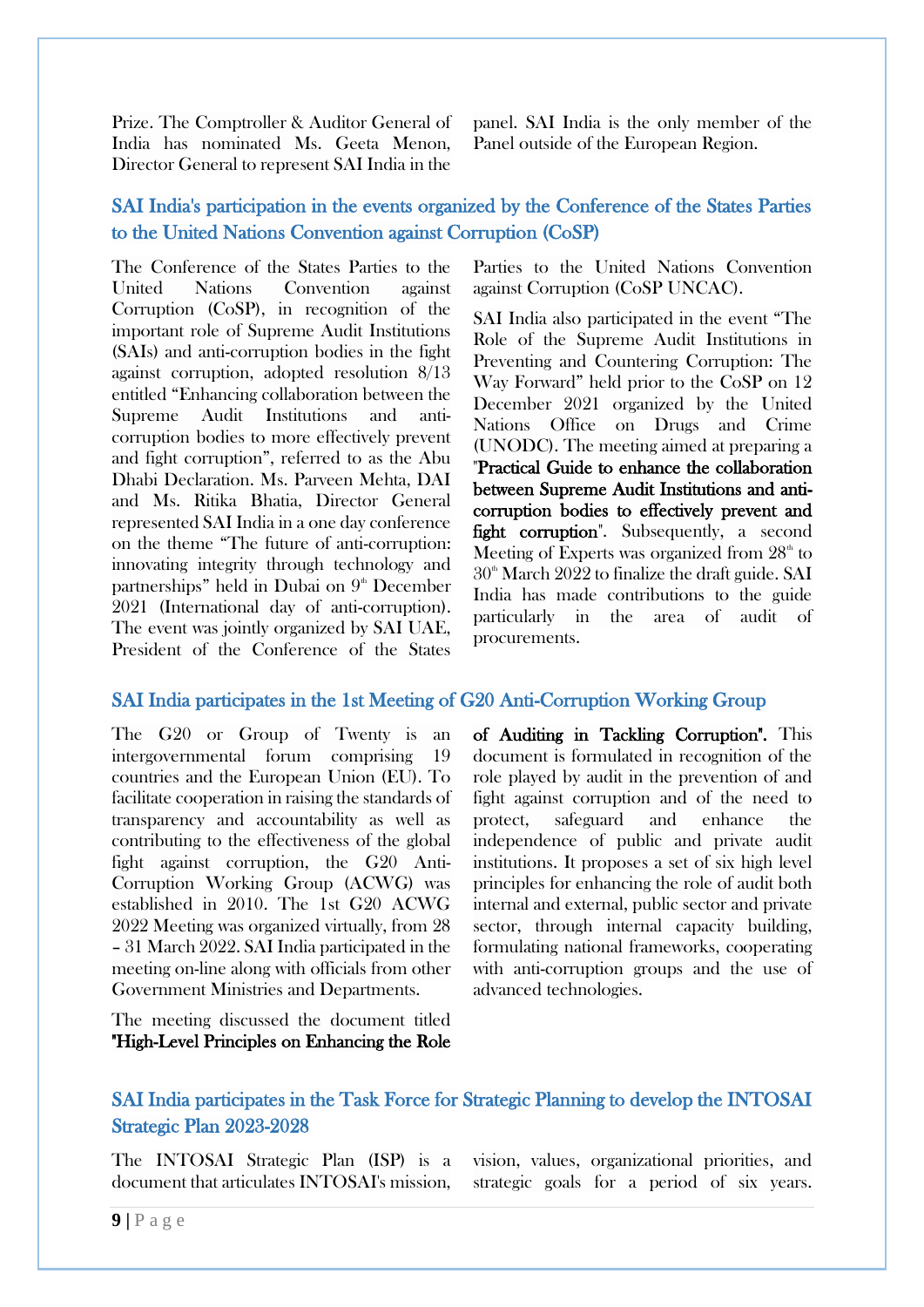INTOSAI has established a Task Force for Strategic Planning (TFSP) to formulate the next ISP for the period from 2023 to 2028. SAI India is part of the TFSP by virtue of its being the Chair of the Knowledge Sharing and Knowledge Services Goal of INTOSAI. The TFSP is chaired by SAI USA.

The plan reflects the aspirations of multiple stakeholders within and outside the SAI Community emanating from scanning exercises, surveys by the KSC as also the Global Stock Taking Report 2020 brought out by the INTOSAI Development Initiative. The plan outlines strategic objectives to be adopted by the four goals of INTOSAI, viz., Professional Standards, Capacity Building, Knowledge Sharing and Maximization of INTOSAI Value, for the next six years. The Plan also identifies the priorities to be adopted by INTOSAI during the period. The priorities include supporting SAI Independence, contributing to the achievement of the UN 2030 Agenda on Sustainable Development Goals, supporting SAI Resilience, promoting Equality and Inclusiveness among SAIs, and enhancing Strategic Partnerships within and outside the SAI community.

# SAI India participates in the preparation of INTOSAI Strategic Development Plan (SDP) 2023-26

The Strategic Development Plan (SDP) of INTOSAI Framework for Professional Pronouncements (IFPP) is the document which sets the roadmap for development of Professional Pronouncements into the IFPP.

The process of preparation of the Strategic Development Plan for the period 2023-26 has been kick started during the meeting of the Forum for INTOSAI Professional Pronouncements (FIPP) in February 2022. SAI India, as Chair of the Knowledge Sharing Goal Committee (KSC) is an active participant in the formulation of the plan and contributes projects to the plan through its 12 Working

## INTOSAI WGITA meeting in May 2022

SAI India would host the 31st Annual Meeting of WGITA and a Seminar on the topic "Audit of e-Procurement Systems" on 23-24 May 2022 virtually.

Groups on different domain specific subjects. It has been decided that the new plan will be prepared after the widest possible consultations within and outside the INTOSAI Community to incorporate projects which are of topical importance and reflect the changing environment in which public auditors are called upon to exercise their mandate. The plan will be presented for approval during the meeting of the INTOSAI Governing Board in 2023.

# SAI India's feedback on the Exposure Draft on "An Audit Reference on Fiscal Exposure" being developed by WGPD

Pursuant to Work plan 2020-22 of the INTOSAI Working Group on Public Debt (WGPD), a project for development of "Guidelines on the Audit of Fiscal Exposures - Implications for Debt Management" has been taken up outside the INTOSAI Framework for Professional Pronouncements (IFPP). The project, led by SAI Russia, is targeted for completion before the XXIV INCOSAI 2022.

SAI India shared the consolidated the remarks and shared the SAI India feedback with SAI Philippines.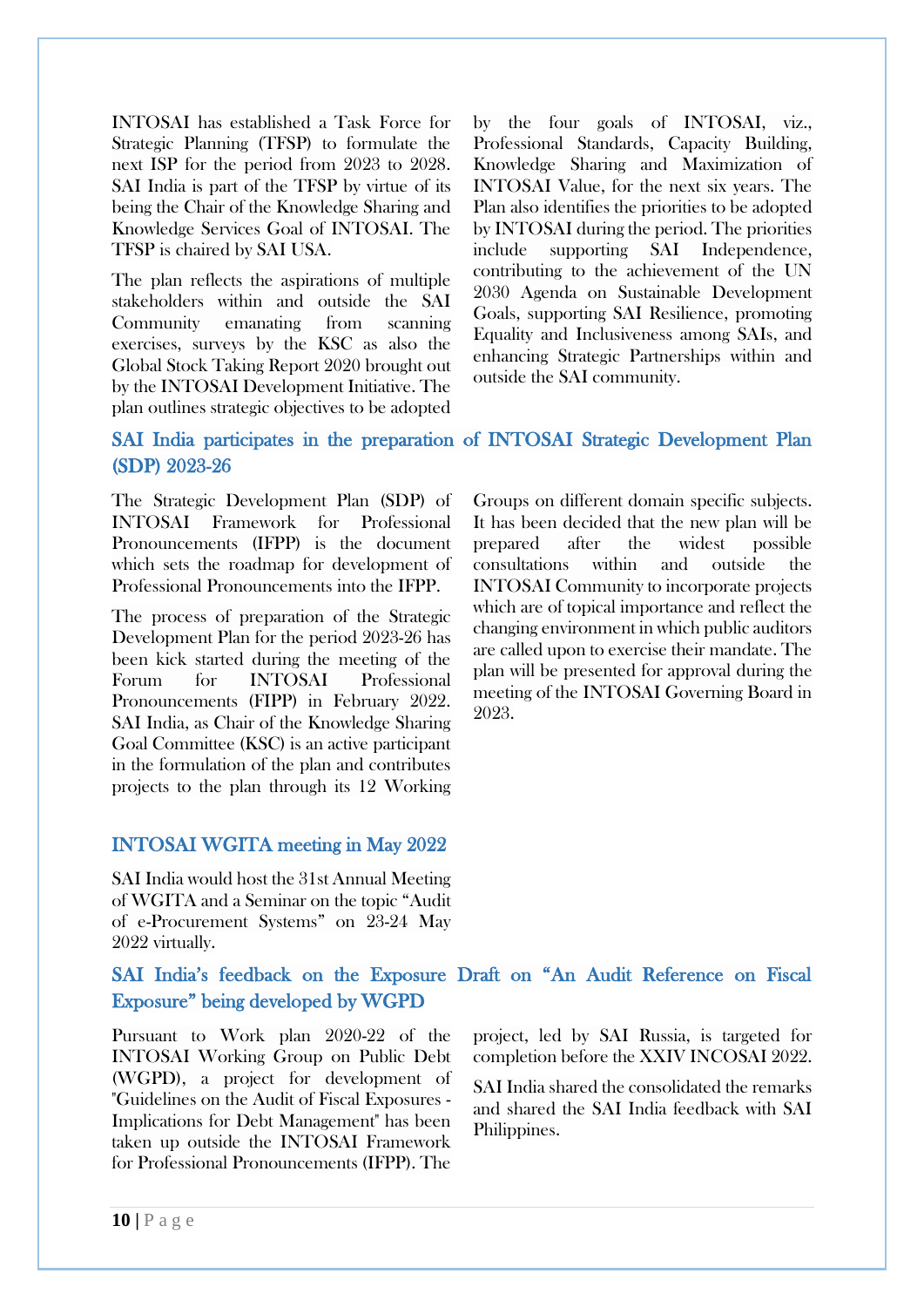# ASOSAI News

## Launch of October 2021 edition of ASOSAI *Journal*

The October 2021 edition of ASOSAI Journal on "Role of Audit in Economic Recovery- Post Pandemic" was launched on January 31, 2021. It included articles by SAIs of Australia, Azerbaijan, Ecuador, Egypt, Georgia, Hungary, IDI's SDG Audit Team India, Indonesia, Kazakhstan, New Zealand, Pakistan, Turkey, and Vietnam and aimed to strengthen response mechanisms to combat the damaging impact of the pandemic on the world economy. The journal can be read and downloaded in the PDF form at asosaijournal.org.

#### ASOSAI Seminar

**"Participation in ASOSAI Seminar on 'Improvement of Audit Process for More Effective Audit', 2021, was my first experience as SAI India's representative in an event organized by an international organization, for which I would like to express my sincerest gratitude to IR Division of the C&AG of India. I gained immensely from the experience as the Seminar truly achieved its twin objectives – enhancing participants' knowledge about improvements in audit processes and sharing experiences and knowledge of participants on improvements in audit processes. The fact that it was attended by 33 participants from 29 ASOSAI member SAIs and 2 ARABOSAI member SAIs speaks clearly about the diversity of attendance at the Seminar. The smoothness with which the Seminar was conducted was a testament of the host SAI's (SAI Japan) efforts and preparedness of the various sessions. The expertise of Subject Matter Experts was also par excellence as they meaningfully moderated all the sessions and were always ready to provide assistance whenever it was required by any of the participants. The learnings from the Seminar would surely guide me in my future audit efforts."**



 **Mr. Akshay Gopal DAG, AMG-II, O/o AG (Audit I), Rajasthan Jaipur**

Mr. Akshay Gopal participated in the ASOSAI Seminar on "Improvement of Audit Process for More Effective Audit" from 6-8 December, 2021 hosted virtually by SAI Japan.

#### Announcement of theme for April, 2022 edition of ASOSAI Journal

SAI India has invited articles for the April, 2022 edition of ASOSAI Journal on the theme "Audit of Climate Change: Carbon Emission and Carbon Finance".

## SAI India became member of ASOSAI Working Groups

SAI India recently became member of the following ASOSAI Working Groups:

ASOSAI Working Group on Crisis Management Audit (WGCMA), led by BAI Korea, is a platform to achieve enhanced capabilities in order to better respond to future crises by exchanging knowledge and experience in the field of crisis management audit. Mr. Pravir Pandey, Director General is SAI India's representative for the above working group.

- 1. Proposed ASOSAI Working Group on State-Owned Enterprise (WGSOE), to be led by SAI Malaysia, will be a platform to share information and exchange of knowledge on
- 2. ASOSAI Working group on Sustainable Development Goals (WGSDGs), led by SAI Kuwait, aims to promote the role of the ASOSAI community by contributing to the national objectives and assessing the execution of the SDGs within the region. audit of state owned enterprises. Mr. D.K Sekar, Director General, has been nominated for representing SAI India in the proposed Working Group.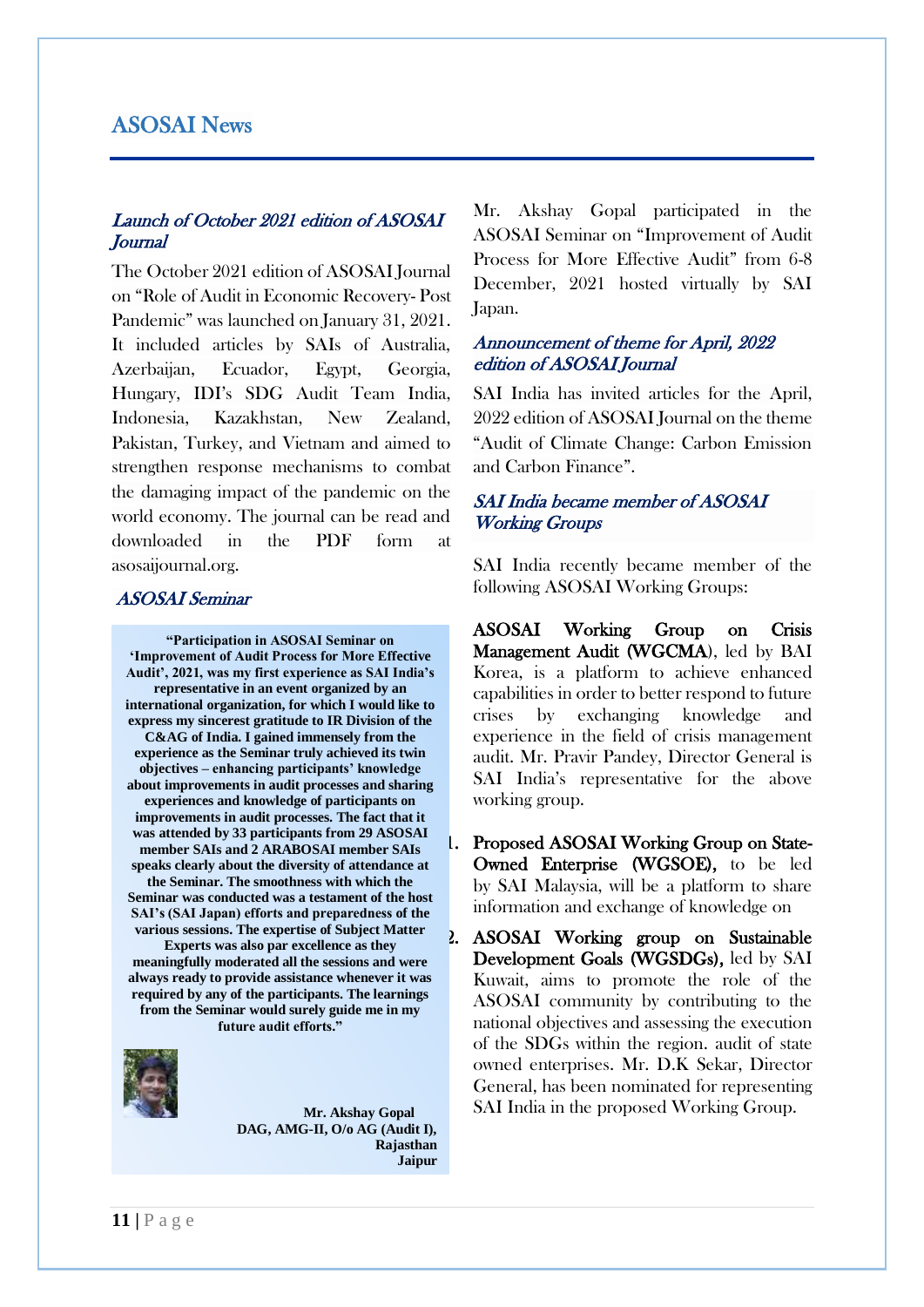# Multilateral Interactions



## SAI-20

SAI Indonesia, the Chair of G-20, has proposed to form SAI-20 to bring together the SAIs of G-20 member. SAI20 as a platform will synergize the efforts of SAIs to play a strategic role in contributing to the consistency of implementation of SDGs programs during the pandemic.

SAI20 Technical Meeting was held virtually on 26-27 January 2022. It was attended by participants from 11 SAIs. The meeting emphasized on the establishment of SAI20 to provide a comprehensive explanation of the position and role of SAI20 in the G20 framework.

## Commission of External Auditors-Shanghai Cooperation Organization.

Ms. Narmadha R., Director and Mr. Ajay Kumar Jha, Sr. DAG have been nominated to represent SAI India in the Commission of External Auditors to carry out the audit of the financial activities of SCO for the period 1st January, 2019 to 31st December, 2021.

## 5th Meeting of the SCO SAI Heads

The 5th Meeting of the SCO SAI Heads was hosted virtually by SAI Pakistan on  $31^*$  March, 2022 on the theme of 'Sharing of knowledge and experience on audit of COVID-19 spending'. From SAI India, Ms. Parveen Mehta, DAI (HR, IR& Coord.) participated in the meeting and presented a paper on 'Remote Auditing'.

 DAI (HR, IR& Coord.) explained how digital transformation is a prerequisite for Remote Auditing and highlighted the role of remote audit in governance in normal as well as emergency circumstances to conduct agile audits.

 SAI Russia in their presentation on 'SDG implementation in the context of COVID-19' discussed the initiatives taken by SAI Russia for Sustainable development audit during COVID-19 including conducting audit of preparedness of the public administration system for the implementation of the SDGs in Russia (2020).

 SAI China in their presentation on 'Practices and Measures of CNAO on Remote Auditing in the context of COVID-19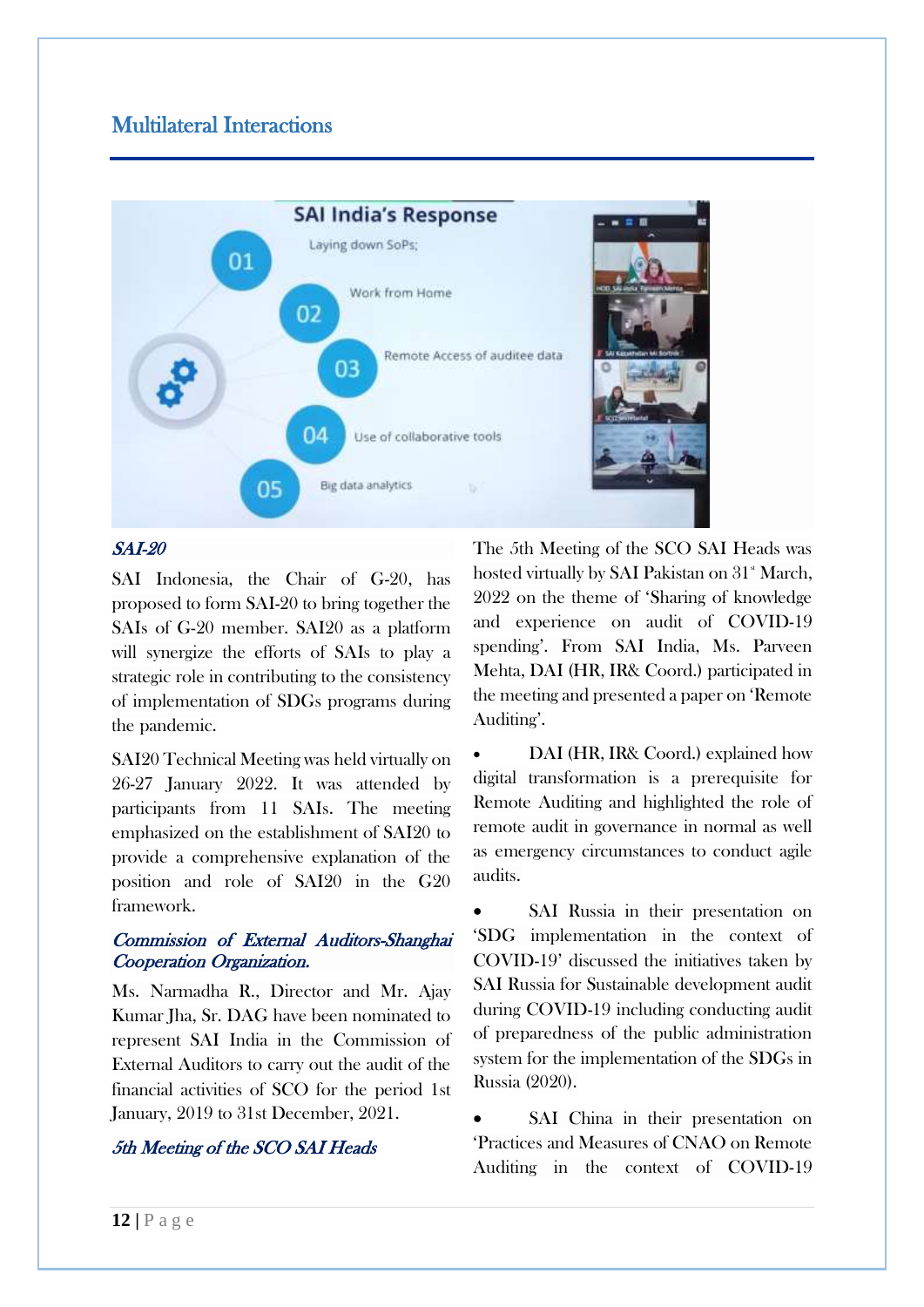Pandemic Prevention and Control' spoke about the measures of CNAO on Remote Auditing during COVID-19 which included incorporating Remote Auditing and Information Technologies in daily audit work.

 The meeting reaffirmed the role of SCO as a forum to collaboratively work towards good governance and improved public service delivery in SCO member countries.

# Bilateral Interactions

#### Bilateral seminar with SAI Russia

SAI India and SAI Russia held their first-ever bilateral seminar on Audit of public administration and its improvement and Digitalization. The Seminar was held virtually on January  $20<sup>th</sup>$  2022 and was attended by Mr. Saurabh Singh, Sr. DAG and Mr. Sreeraj Ashok, Sr. DAG. Mr. Saurabh Singh, Sr. DAG made his presentation on 'Audit of Public Administration and its improvement'.  $\bullet$ Mr. Sreeraj Ashok in his presentation on 'Digitalization' highlighted the digitalization initiatives and efforts of SAI India including  $\bullet$ use of:

- Technology tools for Audit planning, evidence gathering and reporting viz. Remote Sensing, GIS and Unmanned Aerial Vehicles
- Data Analytics through the Centre for Data Management and Analytics (CDMA) and publishing Digital Interactive Reports
- Technology in compilation of State Accounts viz. Voucher Level Compilation (VLC)
- Use of One IAAD One System (OIOS) and E-office to improve internal business process

#### Webinar on Independence of SAIs hosted by SAO-Hungary

Sh. Dhruv Bhola, Deputy Director participated in the webinar on Independence of SAIs hosted by SAO-Hungary on December 1, 2021.

In the seminar, various issues like the horizontal, vertical and diagonal accountability of SAIs in building trust and further ensuring transparency in the functioning of the Government were discussed.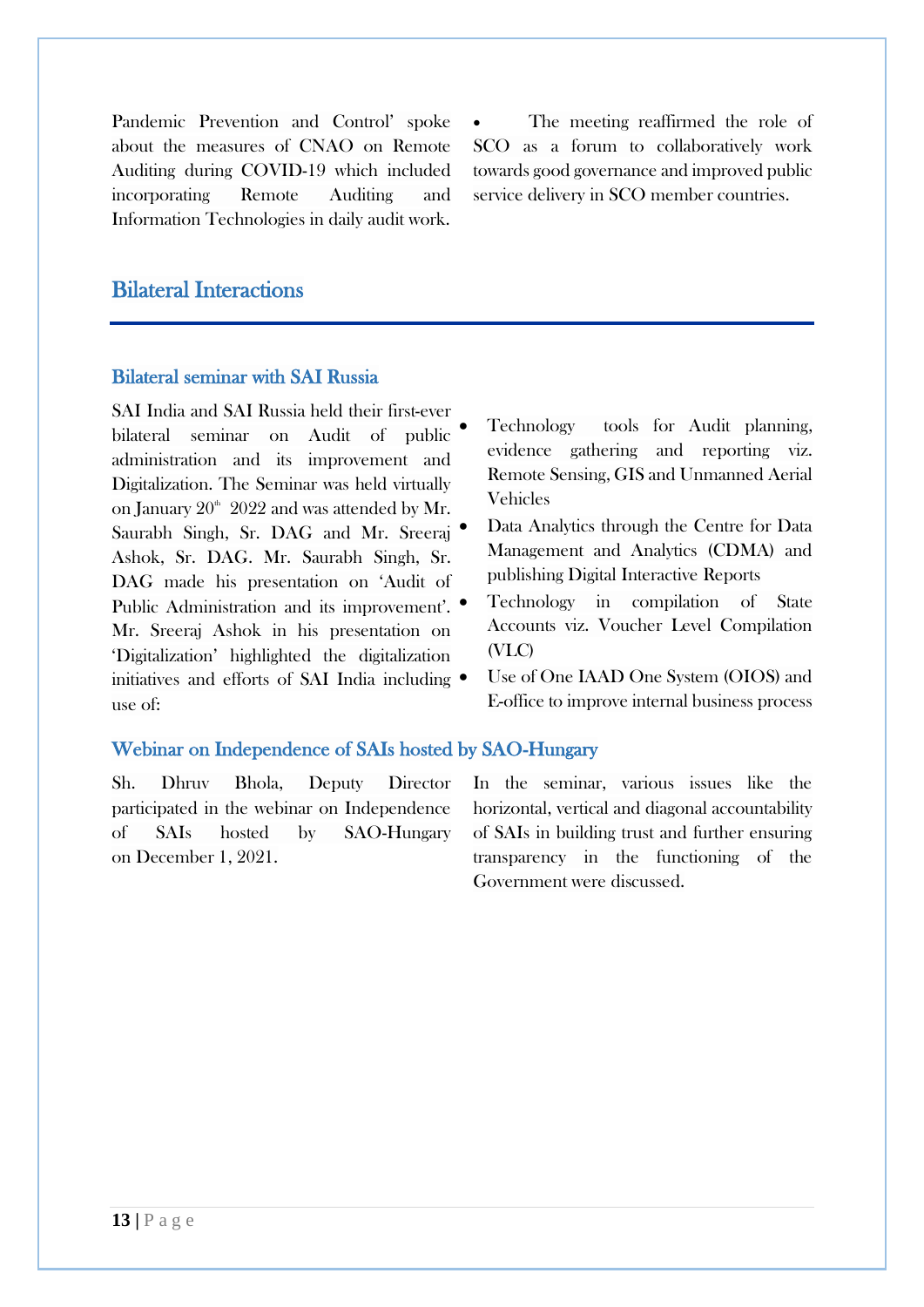

.

Meeting between the CAG and the Ambassador of Switzerland

H.E. Dr. Ralf Heckner, Ambassador of Switzerland had a meeting with the CAG of India to discuss matters of mutual interest on 15th February, 2022.

#### Renewal of MoU with SAI Kuwait

The existing MoU between SAI Kuwait and SAI India to enhance mutual cooperation on the field of public audit was renewed w.e.f. 06/11/2021 through exchange of letters of mutual consent. The MoU now stands valid till 2026.

#### Online International Training Programs

An online training programme on "Data Analytics" for the auditors of SAI Jamaica was organized by iCISA from 17th to 21st January 2022

## Expert lecture series

Prof. Solomon Darwin, Director of the Garwood Center for Corporate Innovation and the Executive Director of the Center for Growth Markets, Haas School of Business, University of California, Berkeley delivered a

lecture/presentation for the officers of SAI India on the topic 'The new Balance Sheet for the exponential knowledge economy – opportunities, threats and uncertainties' on 28 March, 2022.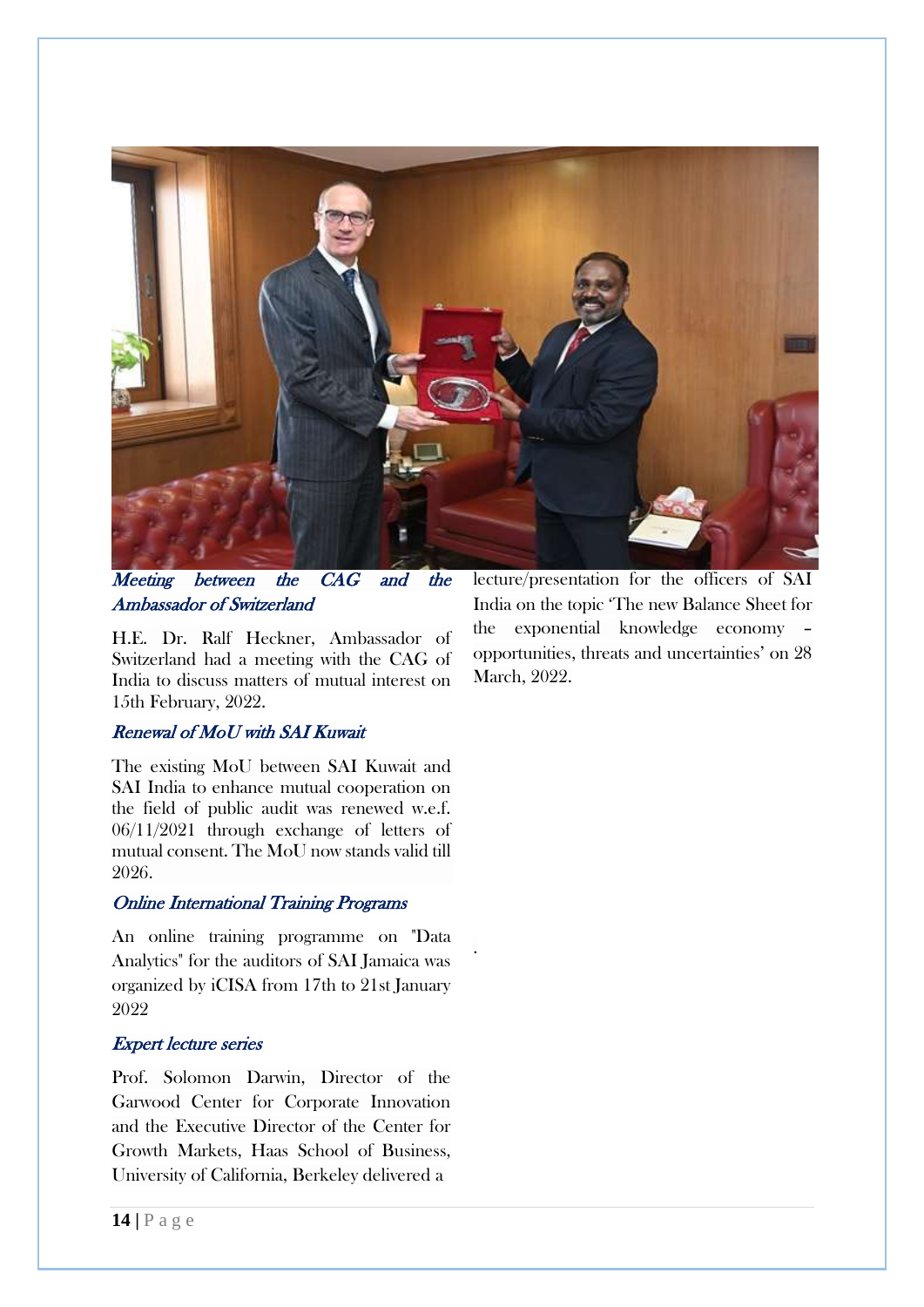# Visit of SAI Maldives delegation



A six member SAI Maldives delegation led by H.E Mr. Hussain Niyazy, Auditor General of Maldives visited India from  $28<sup>th</sup>$  February to  $11<sup>th</sup>$  March, 2022. As part of the visit, they stayed briefly at NAAA Shimla and iCISA, Noida. The Auditor General of Maldives met Mr. R.G Viswanathan, DAI (Commercial) to gather information about the 'Mechanism of appointment and review of work of statutory auditors' conducting audit of financial tatements of State Owned Enterprises'. The

delegation met with CAG to discuss the operationalization of the recently renewed MoU and the way forward for our SAIs.

Deputy CAG (CRA) and CTO gave a presentation on Audit of SAP and Deputy CAG (Commercial) gave a presentation on Mechanism of appointment and review of work of statutory auditors' conducting audit of financial statements of State Owned Enterprises, at iCISA, Noida.



They also had a meeting with the Hon. Speaker of Lok Sabha.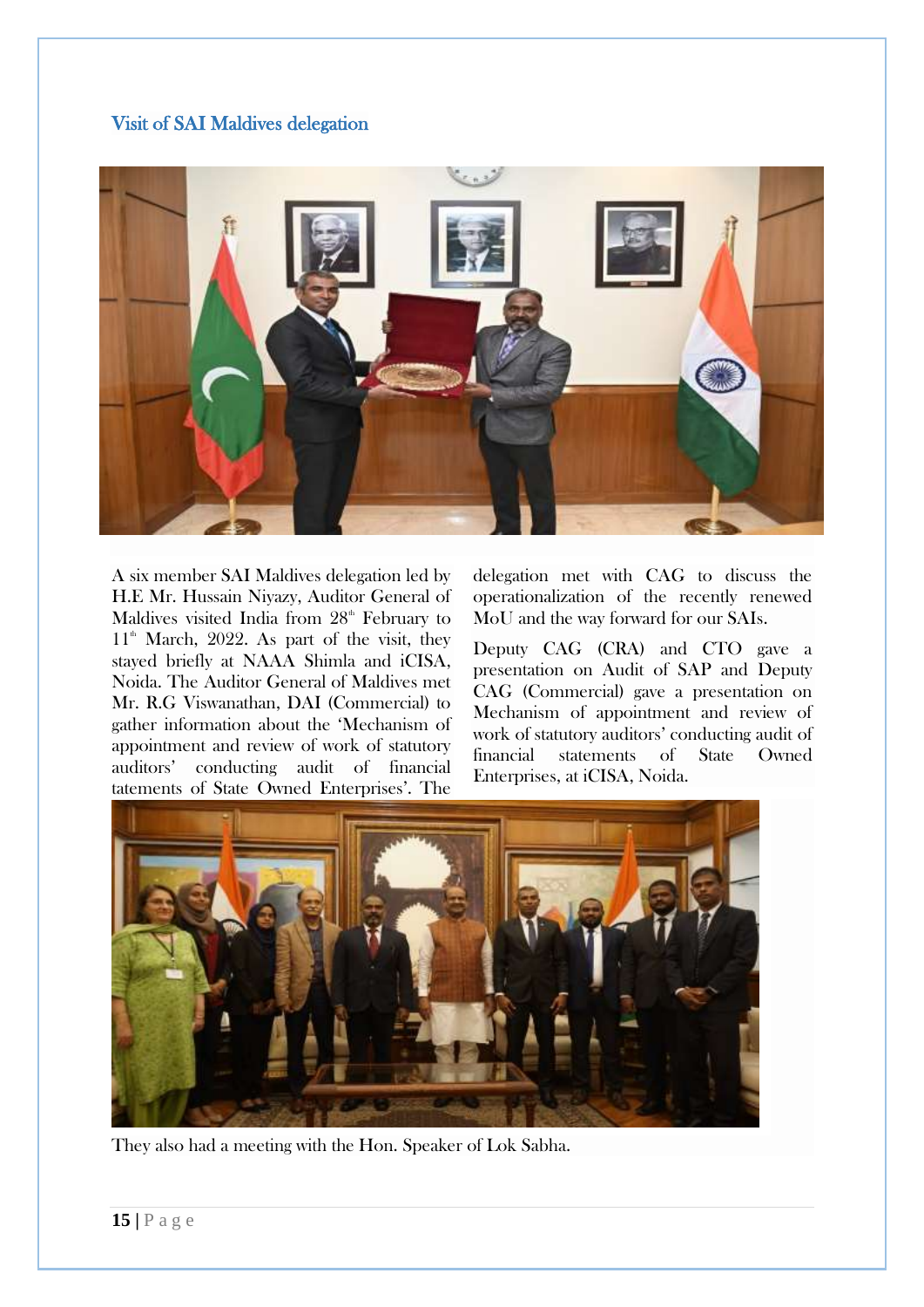## Visit of SAI Brazil Delegation



The Comptroller & Auditor General of India received Minister Bruno Dantas, Vice-President, Federal Court of Audit, Brazil, on 10 May 2022. The Minister was on a visit to India as head of a delegation. The CAG discussed matters related to the future role of Supreme Audit Institutions in a world of rapidly changing priorities, citizen's expectations and sociopolitical circumstances.

As the future Chari of INTOSAI, the Minister outlined strategies to be undertaken to fulfill its mandate during the coming term and sought the support of SAI India in SAI Brazil's efforts in this direction. The Minister also held discussions with DAI (HR, IR & Coordination) on potential areas of bilateral cooperation between the two SAIs.

## Collaboration with SAI Chile in Data Analytics

Recently, SAI Chile expressed their interest in building up bilateral relationship with SAI India, especially collaborating with SAI India in the area of Data Management and Analytics. To get an overview of the progress of Data Management and Analytics in SAI India including the functioning of CDMA and to

identify possible areas of collaboration in this area, a virtual meeting with the representatives of SAI Chile was organised in January 2022. During the meeting SAI Chile presented several initiatives in the area of application of big data analytics in audit. Key initiatives included the